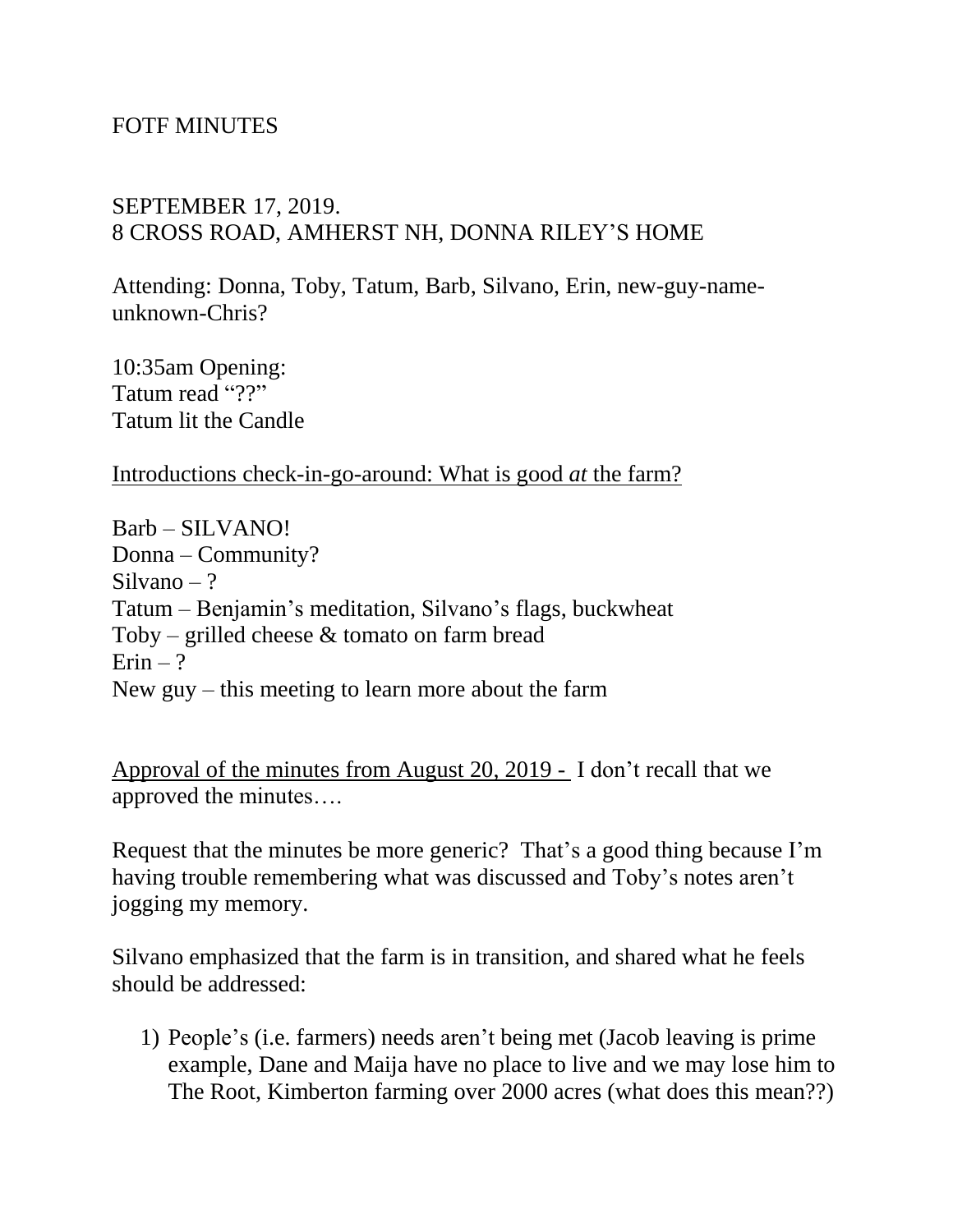- a) We need apprentices, dairy and farming
	- a. We need to attract better people, like Rosie, who created ??? that led to a \$6000 grant
- 2) Milk system STILL needs to be completed
- 3) Loafing shed can be repaired and extended for \$10,000 and would last 5 years with those improvements; how to raise \$10,000?
- 4) Farm equipment
- 5) Resting fields
- 6) High Mowing students do not get farm food, they get junk
- 7) Greenhouse Jacob was given go ahead to get it up but when he asked for funds was told a work party would be created, which will never happen because everyone is too buy

Possible Solutions?

- 1) Capital Fund there has been no communication, ergo no contributions
- 2) \$100,000 loan would cost \$14,000
	- a. Members could raise this by contributing \$210 each
- 3) We need better communication with members
	- a. Thank you notes for people who help harvest
	- b. Tatum's kids will create the cards!!
- 4) Ask the BOD for its Master Plan, Core Strategic Plan
- 5) We need to establish deadlines so things actually get done
	- a. We need to make people accountable how do we do this?
	- b. Is accountability against the original aims and intentions?
- 6) FOTFA needs permanent slot to report to BOD
- 7) What is our relationship with Yggdrasil?
- 8) We need a list of what IS working
- 9) Utilize the our direct resource the farm campus
	- a. Support bring a friend to harvest
	- b. Community energy
	- c. Spiritual warriors

Help! I don't know what to call this list....

- 1) First Aid Kits
- 2) Silvano's birthday gift (we presented the donations today)
- 3) Dane's Plan
- 4) Appreciate BOD